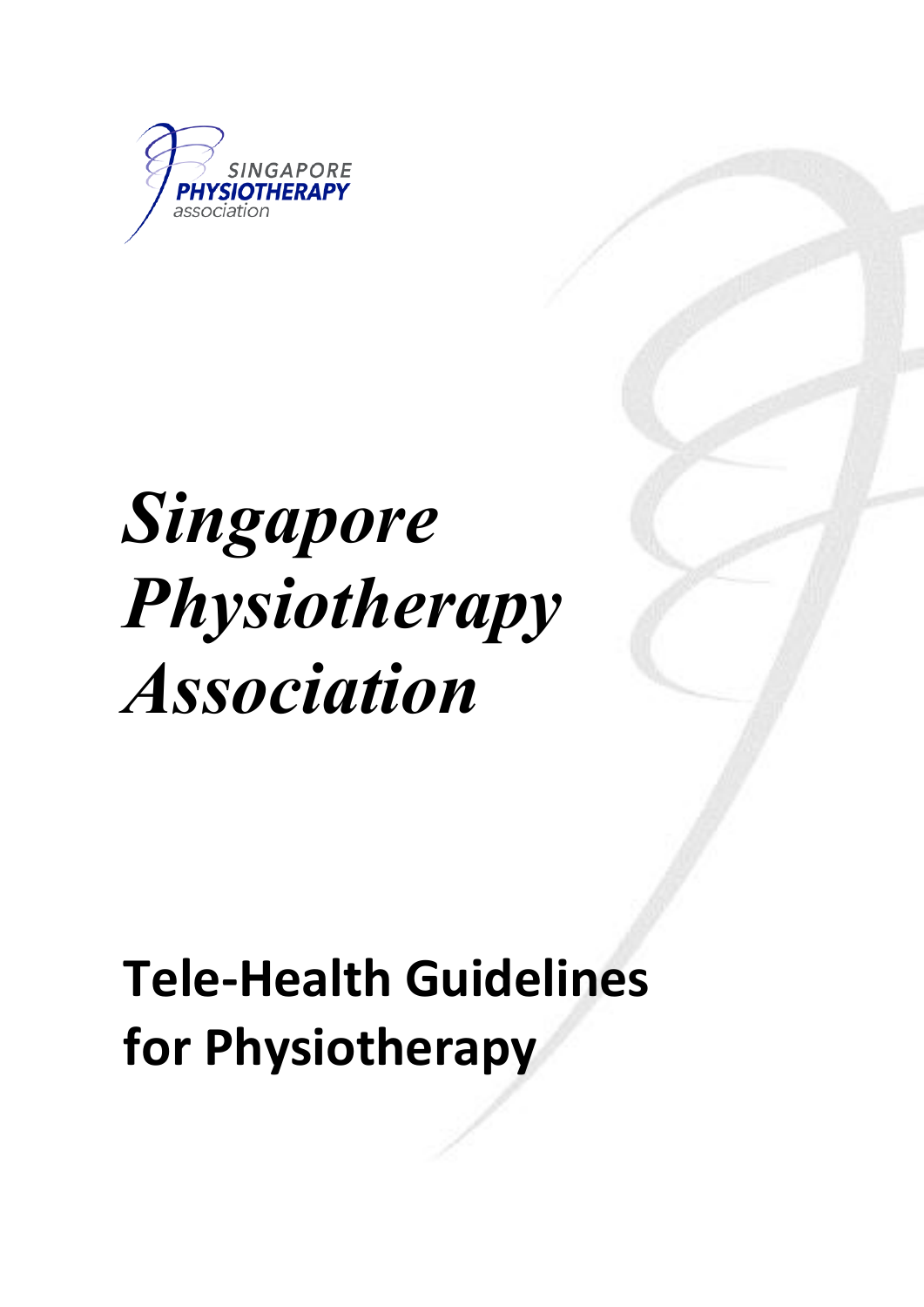### **ACKNOWLEDGEMENTS**

The Singapore Physiotherapy Association would like to express our sincere thanks to the telehealth workgroup:

> Ms Jenny Huang Ms Kylie Siu Ka Fai Mr Aaron Smith Ms Haramarpreet Singh Ms Loy Fong Ling Mr Calvin Sim Mr Poon Kok Hoong Mr Rahul Gahru Ms Sonya Selvinder Kaur Gill

For their time and efforts in coming up with the tele-health guidelines.

As well as the following Allied Health Associations: *Australian Physiotherapy Association Podiatry Association Singapore Speech and Language Therapy Singapore Singapore Association of Occupational Therapists*

For sharing their tele-health resources which provided support to the conceptualisation of our resources.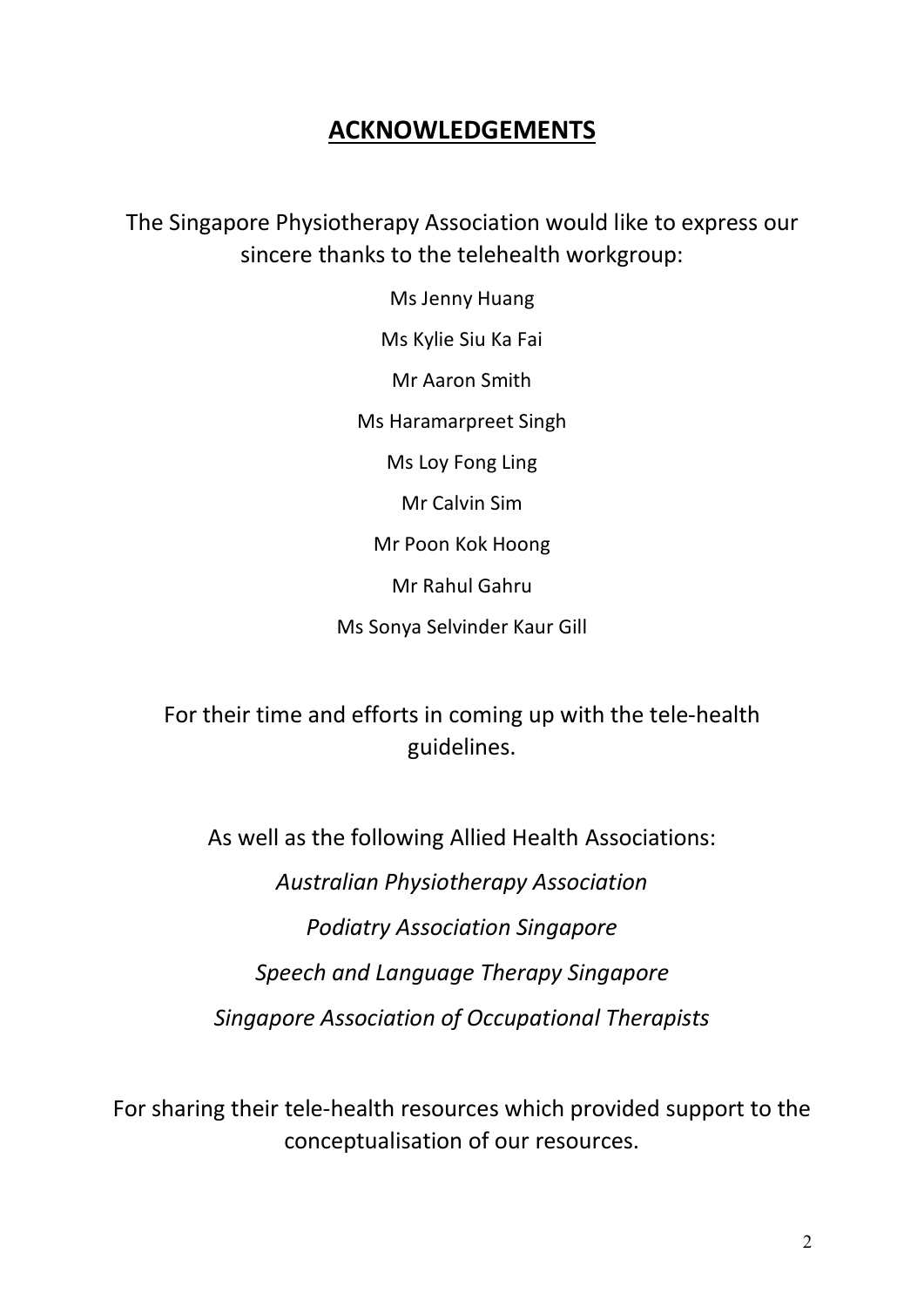#### **ABOUT THE GUIDELINES**

The purpose of this guideline is to advocate safety and quality of tele-health practice within Physiotherapy. It is crucial that the services rendered comply with the requirements of the Allied Health Professions Council (AHPC) Code of Professional Conduct.

Physiotherapists in Singapore are adopting the widely accepted utilisation of electronic communication in delivering services. The use of tele-health in Physiotherapy practice allows practitioners to provide off-site consultations and deliver quality treatments; thereby ensuring that our clients receive continuity and accessibility of care at all times.

This set of guidelines does not serve to discourage or replace on-site care and is not designed to support a complete change of existing service delivery models. The information provided in this document is current at the date of its publication and is intended for use as a guide only.

*Version 1, 12th April 2020*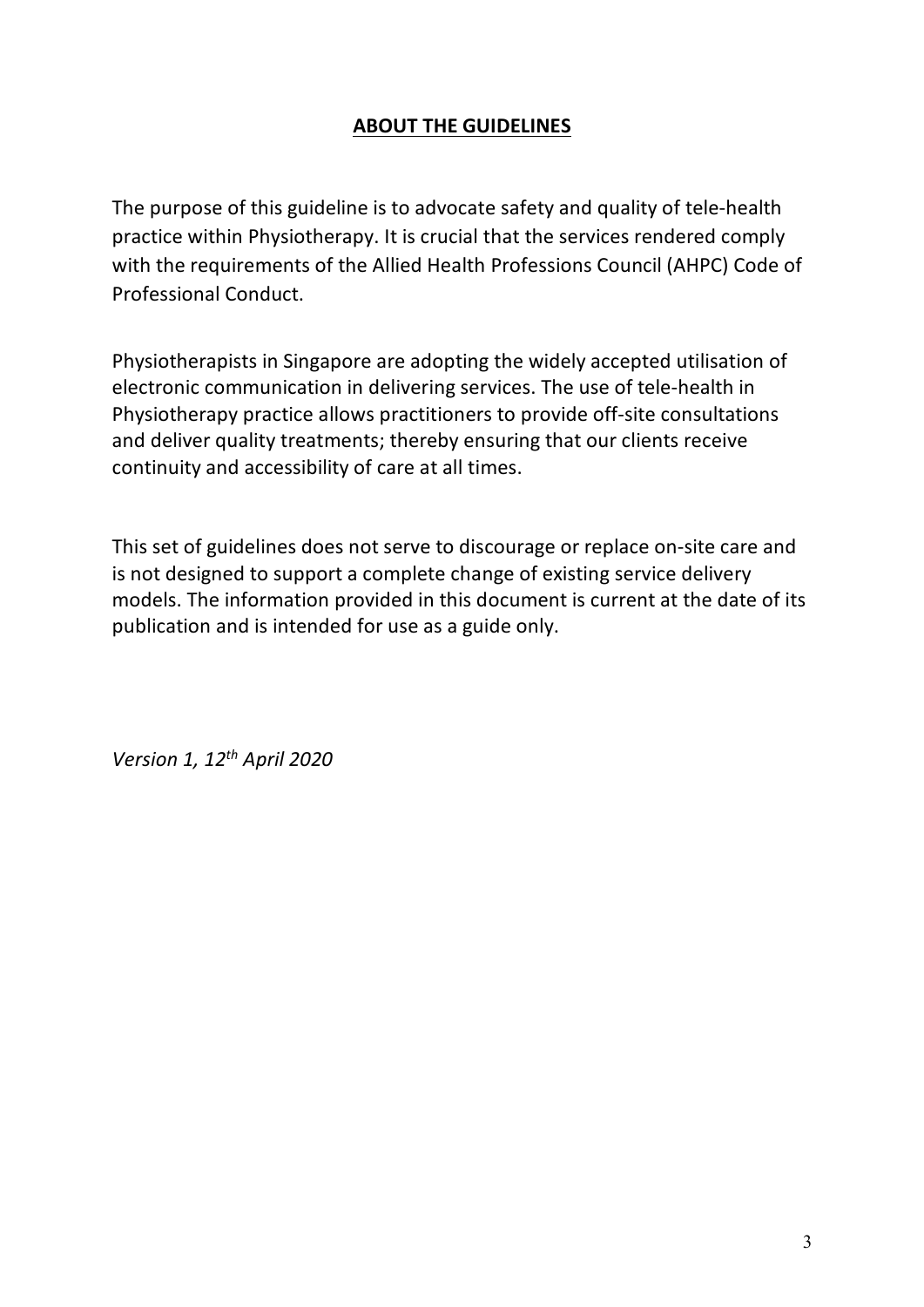## **CONTENT**

| 1              | Definition of Tele-Health                   | 5  |
|----------------|---------------------------------------------|----|
| $\overline{2}$ | Overview                                    | 6  |
| 3              | <b>Standards of Care</b>                    | 6  |
| 4              | <b>Establish Trust and Informed Consent</b> | 7  |
| 5              | <b>Client Safety</b>                        | 7  |
| 6              | <b>Maintain Proper Documentation</b>        | 9  |
| $\overline{7}$ | <b>Supporting Tele-Health Resources</b>     | 9  |
| 8              | Summary                                     | 9  |
| 9              | References                                  | 10 |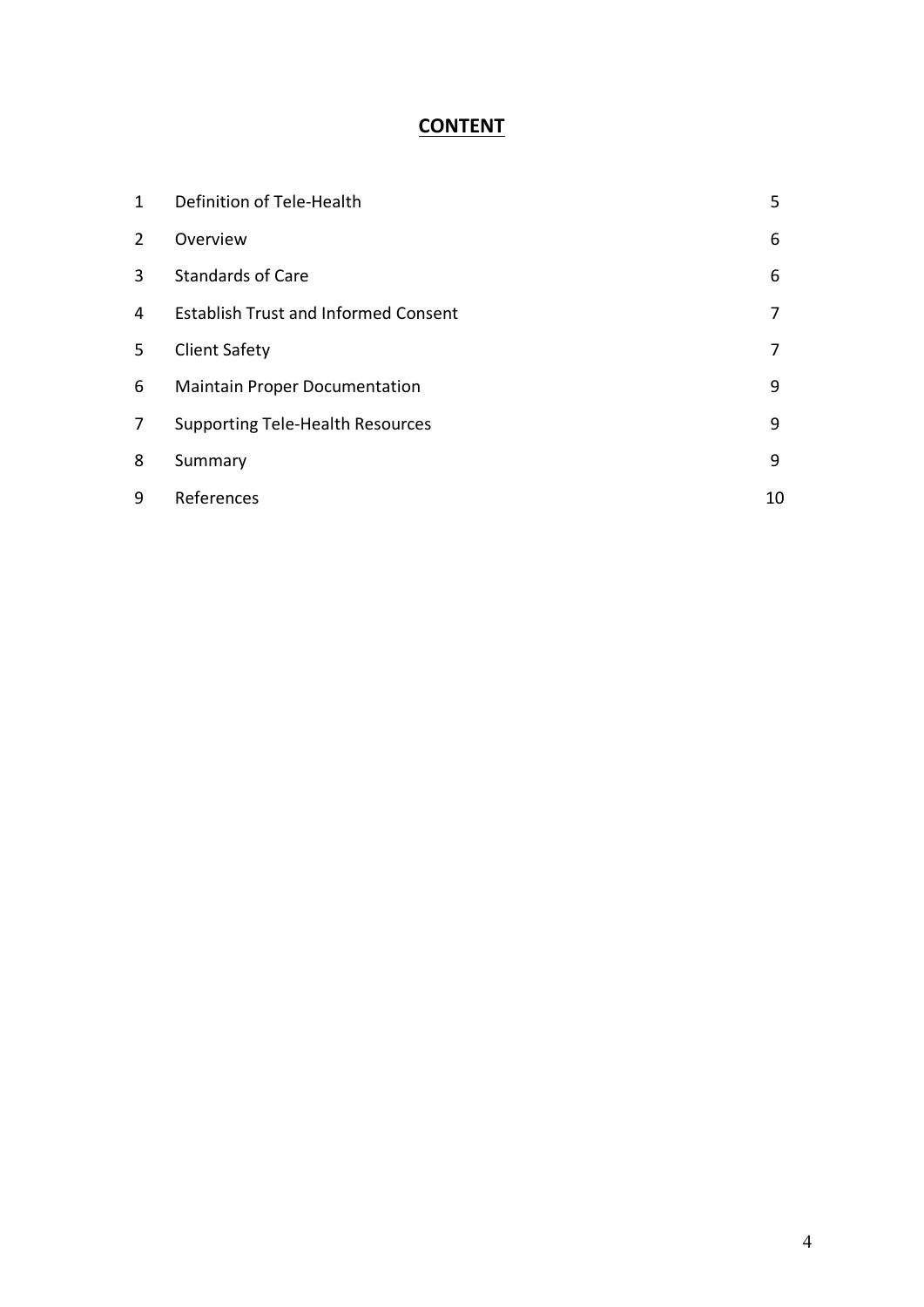#### **1. Definition of Tele-Health**

Tele-health refers to the "systematic provision of healthcare services over physically separate environments via information and communications technology" (MOH Telemedicine Guidelines 2015). Hence, Tele-Physiotherapy is a session where the client and Physiotherapist are not co-located, but are simultaneously present during the synchronous audio-visual communication.

The exchange of information for clinical purposes between Physiotherapists and patients/caregivers over the telephone, or via messaging platforms (e.g. SMS, whatsapp), would fall within the scope and definition of tele-health.

There are 4 domains of tele-health as described in the MOH Telemedicine Guidelines, 2015.

| Tele-collaboration | Refers to interactions between onsite and remote healthcare<br>professionals for clinical purposes (which can be facility-based or<br>mobile in nature).<br>The exchanges are between healthcare professionals and may<br>not involve a patient in the same tele-health interaction.                                                                                                                                                              |
|--------------------|---------------------------------------------------------------------------------------------------------------------------------------------------------------------------------------------------------------------------------------------------------------------------------------------------------------------------------------------------------------------------------------------------------------------------------------------------|
| Tele-treatment     | Refers to interactions between remote healthcare professionals<br>and patients/caregivers for the purposes of direct clinical care.<br>The exchanges are between a healthcare professional and<br>patient/caregiver in the same tele-health interaction.<br>E.g. Telephone-based health coaching, video clips of exercise<br>demonstrations, use of 'apps' to structure exercise programs and<br>report on progress.                              |
| Tele-monitoring    | Refers to biomedical and other forms of data collection directly<br>$\bullet$<br>from patients or caregivers by remote systems, which are used<br>by healthcare professionals for clinical purposes e.g. home-<br>based monitoring of vital signs or function.<br>Although a healthcare professional or organisation is engaged at<br>one end, there is not necessarily a creation of a professional-<br>patient relationship during the process. |
| Tele-support       | Use of online services for non-clinical purposes to support the<br>(i)<br>patient and caregiver.<br>These exchanges include educational or administrative<br>(ii)<br>information.                                                                                                                                                                                                                                                                 |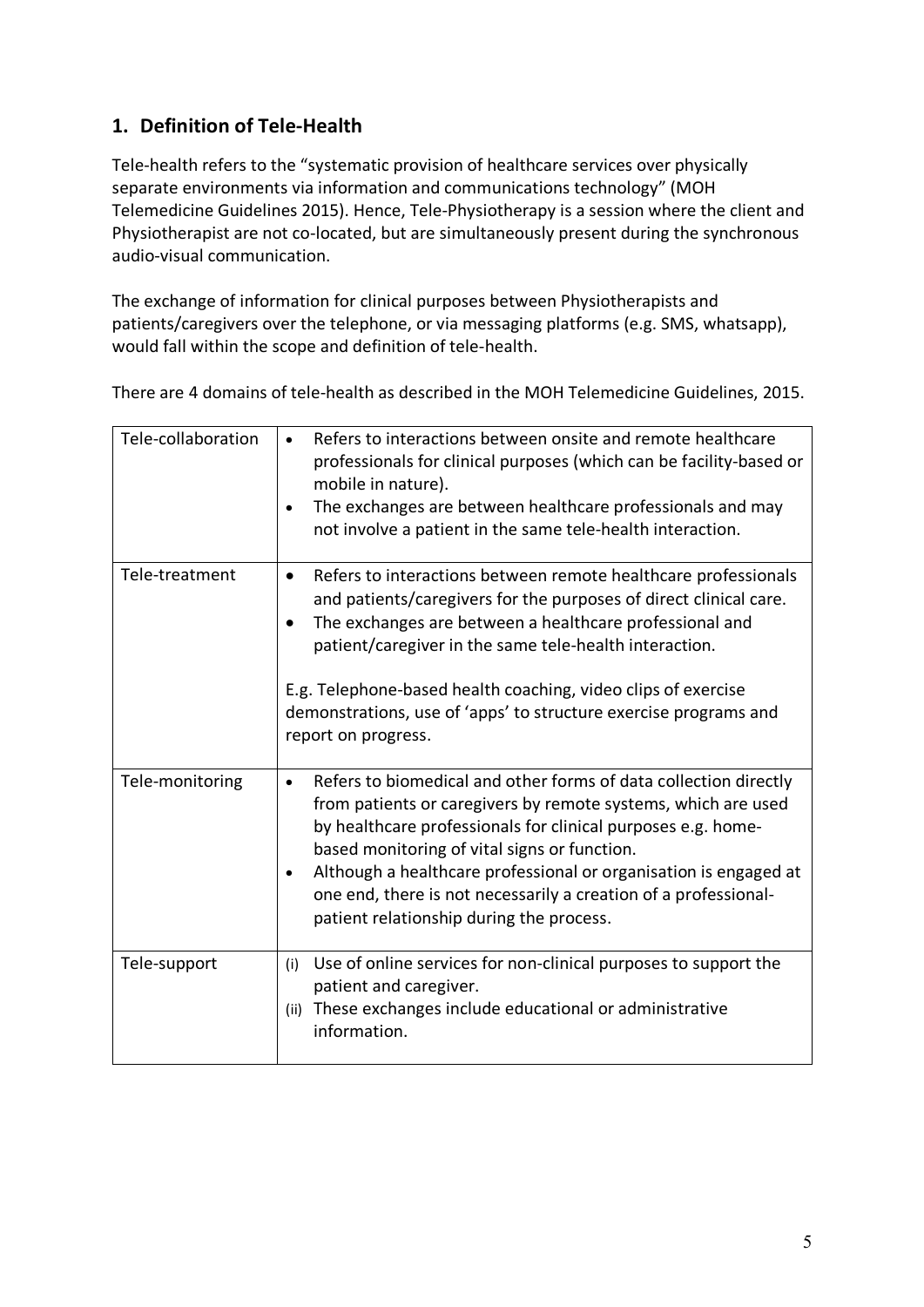#### **2. Overview**

Consultation within Physiotherapy tele-health mode (tele-consultation) is no different from any other physiotherapy consultation. As such, tele-consultation should be conducted in a manner that is similar to a face-to-face consultation. Tele-consultation sessions should be conducted in accordance with current standards of best clinical practice and models of care for face-to-face consultations. It is implicit in these guidelines that all normal standards of Physiotherapy practice will apply to tele-consultations, as they would in face-to-face consultations.

Physiotherapy tele-consultation should aim to achieve: accurate assessment, clarification of diagnosis, and recommendations for treatment and review. The entire process of tele-Physiotherapy consultation needs to be delivered in the best standard of clinical practice.

#### **3. Standards of Care**

It is important to ensure that the overall standard of care delivered during tele-health is comparable to any other Physiotherapy service.

As not all conditions can be appropriately managed by telehealth, you may search **PEDRO for evidence guiding tele-health practice within Physiotherapy.** https://www.pedro.org.au/english/evidence-to-guide-telehealth-physiotherapy/

Before deciding to use tele-health, the following factors should be considered (APA telehealth guidelines, 2020).

- (i) Clinical: continuity of care, shared care, best model of care available
- (ii) Practical: availability of appropriate technology and support system at the client's end
- (iii) Quality: quality of the technology at the remote site will play an essential role with regards to the information gained during the tele-consultation
- (iv) Safety: safe provision of the service to the client

Client selection is crucial to tele-health. Prior to getting started, the appropriateness of teleconsultations has to be considered, i.e. can client's needs be fulfilled through the use of tele-health? The client's needs should be considered alongside access to available resources, competency with technology, environment, and other contextual factors. Tele-consultation sessions can be performed only with client's informed consent.

Physiotherapists must abide by AHPC Code of Professional Conduct. It is recommended that all Physiotherapists clarify and ensure that their relevant professional indemnity policies cover tele-health services.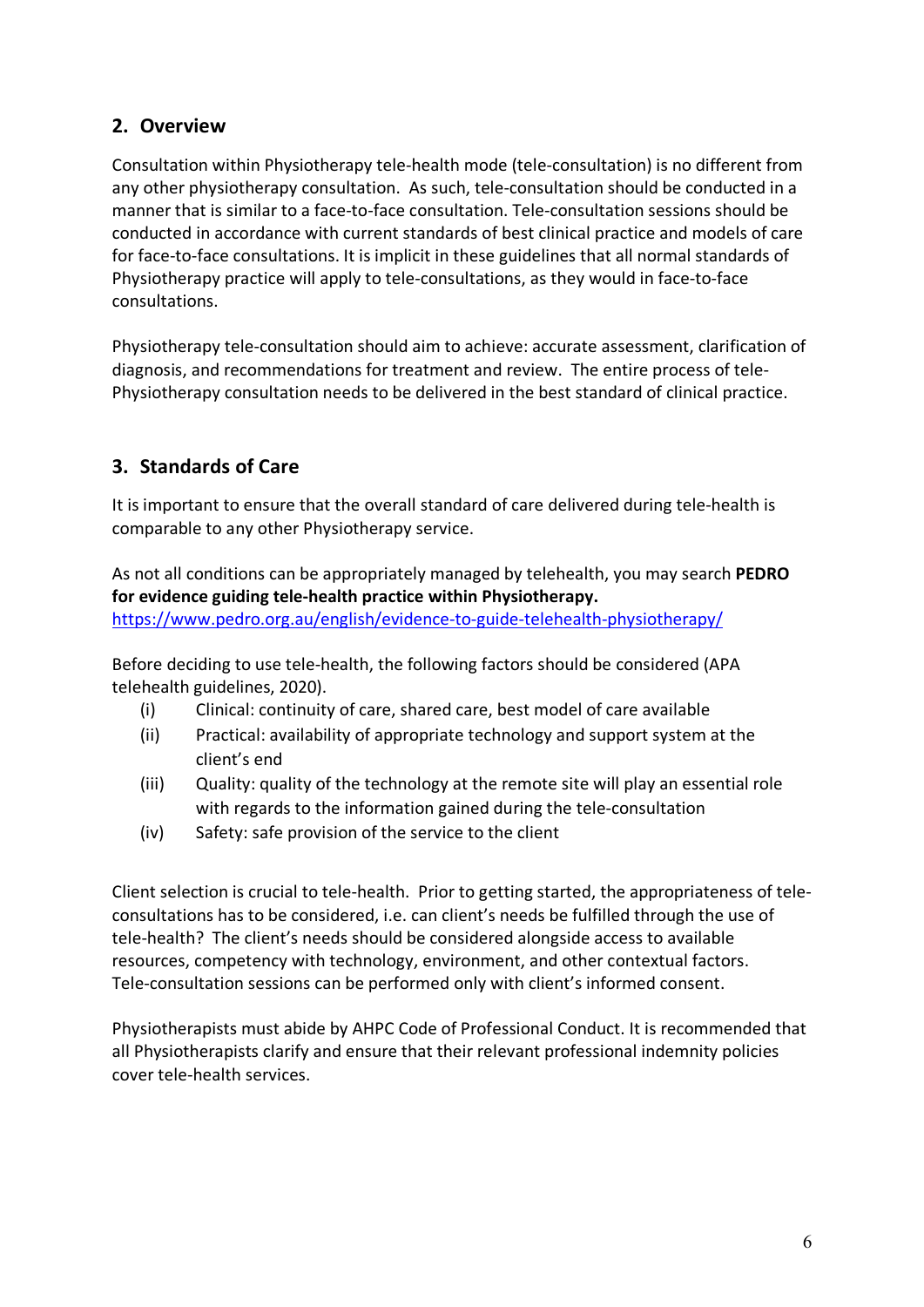#### **4. Establish Trust and Informed Consent**

Clients should be informed of the process of the tele-consultation session, fee structure, expected deliverables and outcomes. Maintaining sound data security and privacy standards are crucial.

Physiotherapists shall adhere to the same strict data security and privacy protocols, as spelled out in the Personal Data Protection Act (PDPA). Physiotherapists shall maintain confidentiality, as they would in non-digital practice when gathering, storing and sharing their data.

In cases where the client does not have the capacity to give consent, consent should be obtained in the same way as in a face-to-face consultation – it may be necessary to arrange for consent to be given by a family member or friend who has the requisite legal authority (e.g. lasting power of attorney).

The session should NOT be recorded without clients' explicit and informed consent. If there are indications to record the session, and the client agrees to the recording, it will help to record the consent as part of the video. Consent should be documented as part of the standard clinical documentation of any Physiotherapy consultations.

#### **5. Client Safety**

Ensuring safety during the tele-consult session is paramount. Some of the aspects highlighted here are adapted from the APA telehealth guidelines, 2020.

It is important to consider comfort and safety before the session begins. Conduct a visual inspection to ensure the client's location is free of hazards, ensure a trial of the communication technology before starting the tele-consultation, orientate the client to the activities that can happen during the tele-consultation, and ascertain whether the client will be able to undertake all activities required safely.

The address and telephone number of the patient for consultation should be known so that assistance can be provided in the event of deterioration in the client's condition E.g. calling the ambulance in case of emergency.

| Ensuring that assessment<br>is valid and reliable | Physiotherapists need to consider whether a valid and reliable<br>assessment and re-appraisal of client's condition can be undertaken<br>through tele-consultation.<br>It may involve trials of the technology on a friend or family member<br>to familiarise ourselves with the techniques before performing them<br>on a client. |
|---------------------------------------------------|------------------------------------------------------------------------------------------------------------------------------------------------------------------------------------------------------------------------------------------------------------------------------------------------------------------------------------|
| Considering the risk of<br>adverse events or      | Physiotherapists should take the position that the client's safety<br>needs are no different to the face-to-face sessions, where the                                                                                                                                                                                               |
|                                                   |                                                                                                                                                                                                                                                                                                                                    |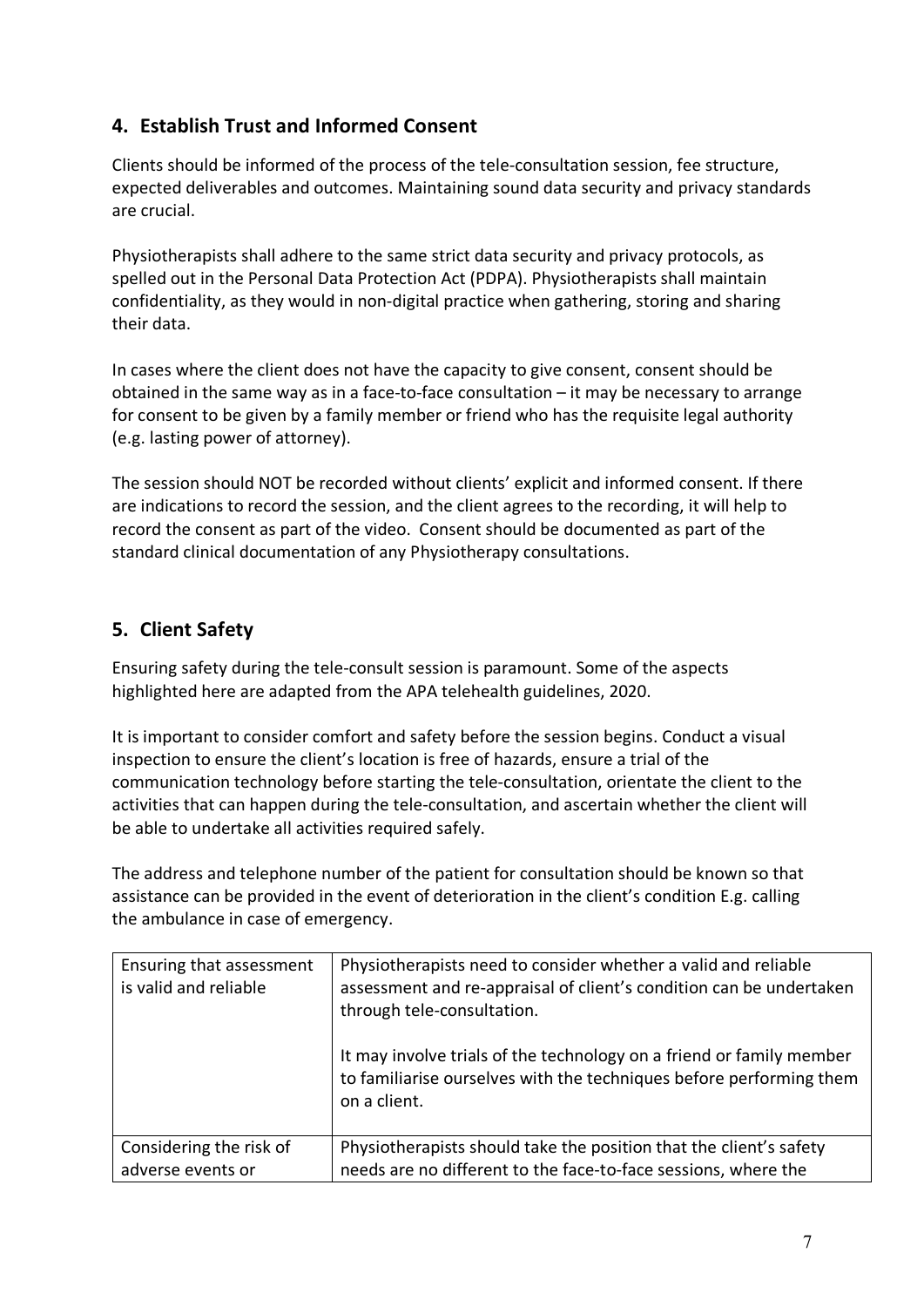| deterioration in client's<br>condition                     | Physiotherapist is physically present with the client. We need to<br>evaluate and anticipate the likelihood of an adverse event or<br>deterioration in the client's condition at all times.<br>It is important to consider, prior to the consultation, how these risks<br>can be mitigated. In the event that such mitigation requires a<br>caregiver to be physically present, proper communication should be<br>done as part of tele-consultation preparation and set-up. E.g. a<br>family member or caregiver should be physically present with the<br>client and appropriately positioned and have a secure hold on the<br>client during the tele-consultation. |
|------------------------------------------------------------|---------------------------------------------------------------------------------------------------------------------------------------------------------------------------------------------------------------------------------------------------------------------------------------------------------------------------------------------------------------------------------------------------------------------------------------------------------------------------------------------------------------------------------------------------------------------------------------------------------------------------------------------------------------------|
| Other considerations<br>before undertaking tele-<br>health | Physiotherapists need to re-consider the use of tele-consultations<br>when they meet the following situations:<br>When there is a rapid decline in health status<br>$\bullet$<br>When client's condition is unstable, e.g. recent fall<br>$\bullet$<br>When client has a risk of falling and cannot be accompanied by a<br>$\bullet$<br>family member/caregiver during the full length of the tele-<br>consultation<br>When client requires a caregiver/family member, who is<br>$\bullet$<br>unavailable during the full duration of the tele-consultation, or is<br>not confident or able to fully support the client.                                            |
| Considering the impact of<br>any pre-existing disability   | Consider if your client has a vision, speech or hearing<br>$\bullet$<br>impairment. These impairments may impact on how well the<br>client can participate during a tele-consultation.<br>Steps should be taken to mitigate the risks involved in such<br>$\bullet$<br>situations e.g. ensuring that there is a family member/caregiver<br>who can support the client during the tele-consultation.                                                                                                                                                                                                                                                                 |

At the end of the tele-consultation, it will be useful to perform the following, to ensure that both the client and/or family/caregiver, are aligned with the Physiotherapist with respect to the session:

- (i) A summary of what happened during the session
- (ii) Agree on the next steps/plans with the client, and formalise them in writing (if needed)
- (iii) Ask the client to repeat the plan back, to check client understanding
- (iv) Plan the next appointment and schedule the booking
- (v) Ask the client for any feedback on the session

You may refer to the Stroke Foundation's "Guide to Using Telehealth for Clinicians during COVID-19" for tips regarding setting up a successful tele-consultation session. https://informme.org.au/News/2020/03/26/COVID-19-Telehealth-resources

You may also access Australian Physiotherapy Association free webinars on tele-health: https://australian.physio/home/events/telehealth-apa-qa-webinars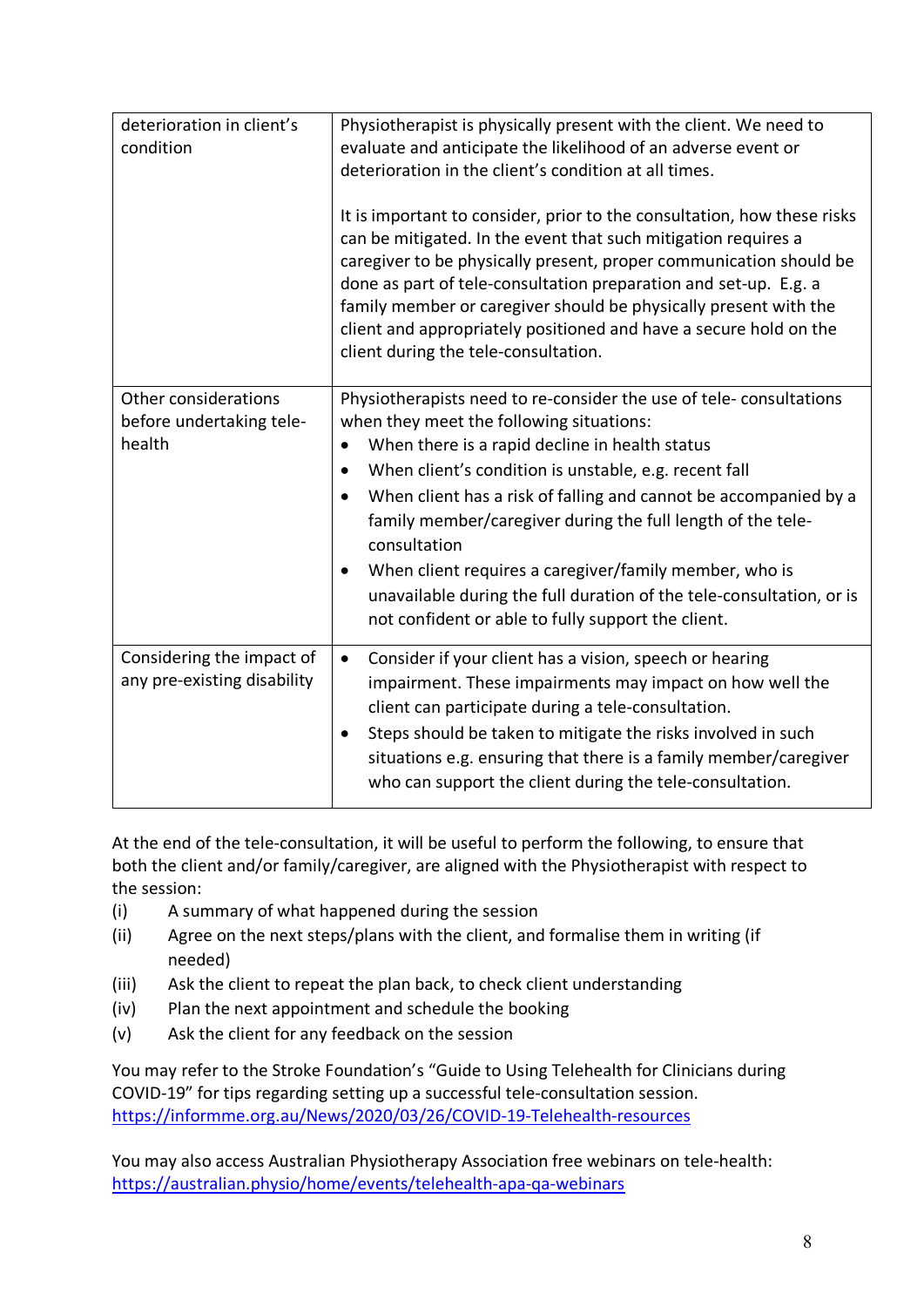#### **6. Maintaining Proper Documentation**

Comprehensive records for each tele-consultation session must be maintained. Assessments, intervention, and evaluation must be documented, and stored with existing electronic health record system or in written form. Strict safe-keeping and confidentiality must be followed.

Suggestions of contents to be included in the documentation records:

- (i) Client's particulars and complaints
- (ii) Date, time, client and therapist location
- (iii) Assessment findings
- (iv) Proposed intervention and treatment delivered
- (v) Evaluation
- (vi) Billing process

#### **7. Supporting Tele-Health Resources**

All Physiotherapists are recommended to take the **Ministry of Health course on telemedicine "Teleconsultation: Use, Limitations and Implementation".** Register for the course using this link https://form.gov.sg/#!/5e6f50b31db1b700110e887c.

and refer to the **World Confederation for Physical Therapy (WCPT) website** for more resources https://www.wcpt.org/news/Novel-Coronavirus-2019-nCoV

Other resources include:

**Telehealth Toolbox:** https://telehealthtoolbox.netlify.com/ **Doxy.me:** https://doxy.me/ **Physitrack:** https://www.physitrack.com/

#### **8. Summary**

This guideline has been written by the Singapore Physiotherapy Association to facilitate the delivery of Physiotherapy through tele-health. It seeks to advocate for standards and quality of care for our patients and clients.